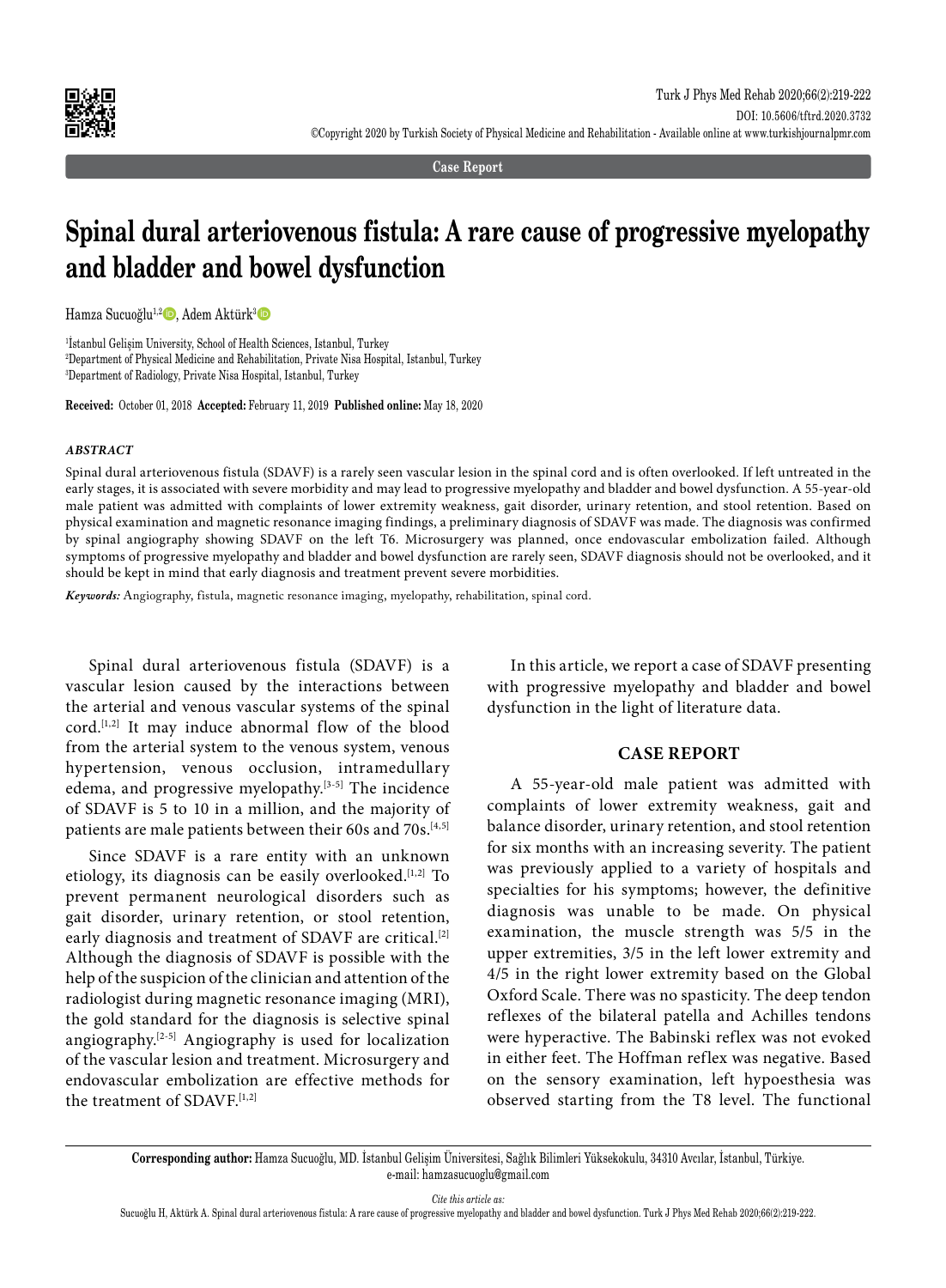

**Figure 1. (a)** T2-weighted cervical and **(b)** thoracic spine sagittal magnetic resonance imaging showing intramedullary increased signal from level of C6-7 disc (stars) to conus medullaris with associated expansion as well as signal void serpiginous structures (arrows) around spinal cord representing dilated vessels.

status of the patient was assessed using the modified Aminoff and Logue Scale of Disability (ALS), which grades gait, urinary incontinence, and fecal continence/ constipation.[6] The total score of the ALS was 7/11, indicating moderate disability. The modified ALS sub-scores were as follows: gait-requires one cane or some support for walking "3"; urination-occasional incontinence or retention "2"; defecation-occasional incontinence or persistent constipation "2". The results of the examinations of the patient which were carried out at external centers and biochemistry, complete blood count, sedimentation, and CRP values were all normal. The lower extremity needle and conduction electromyography and cranial MRI findings were also normal. Based on these findings, a whole spinal column MRI was performed, and the MRI of the structures lying in the central part from the C6-7 disc level to the conus medullaris and filling almost all parts of the medulla spinalis showed hypointensity on T1A, accelerated hyperintense myelopathic signal increase on T2A, and numerous serpiginous dorsal epidural flow voids in the cerebrospinal fluid adjacent to the spinal cord (Figure 1). This situation was evaluated as a SDAVF and, based on the angiography performed for accurate diagnosis and treatment purposes, SDAVF between the radicular artery and the perimedullary veins was found on the T6 level on the left (Figure 2a).

A written informed consent was obtained from the patient. Endovascular embolization was planned by the interventional radiology department; however, it failed.



**Figure 2.** A spinal dural arteriovenous fistula on angiography **(a)** Before operation: During contrast injection at the left T6 level, abnormal filling of dilated epidural veins (arrow) and spinal dural arteriovenous fistula-dependent glomerular network-like image (star) between radial artery and perimedullary vein are seen. **(b)** After operation: Normal radial artery filling without abnormal venous enlargement following closure of fistula after surgical coagulation of perimedullary vein at the left T6 level.

Therefore, the patient was referred for microsurgery. During the surgical treatment, the fistula was closed and control angiography showed normal radial artery filling (Figure 2b). An outpatient rehabilitation program including passive and active assisted range of movement exercises, muscle strengthening exercises, neuromuscular electrical stimulation, and balance and coordination exercises was initiated from the first week after the operation. Additionally, the patient was consulted with the relevant clinics for bladder and bowel dysfunction.

### **DISCUSSION**

Spinal dural arteriovenous fistula is a rarely seen spinal vascular malformation leading to severe morbidity, if left undiagnosed and untreated in the early stages.[2,7] Blood reaches the spinal cord via spinal arteries (one at the anterior and two at the posterior) lying through the vertebral column, nerve roots, and radicular arteries before reaching the spinal cord.[2,8] Anterior and posterior spinal veins exhibit a similar distribution to that of spinal arteries in the venous system and reach radicular veins, followed by the coronal venous plexus and the vena cava system.[2,8] Moreover, SDAVF occurs as a result of a direct connection between the radicular artery and the coronal venous plexus. Branches of the radicular artery merge with the venous system like a glomerular net at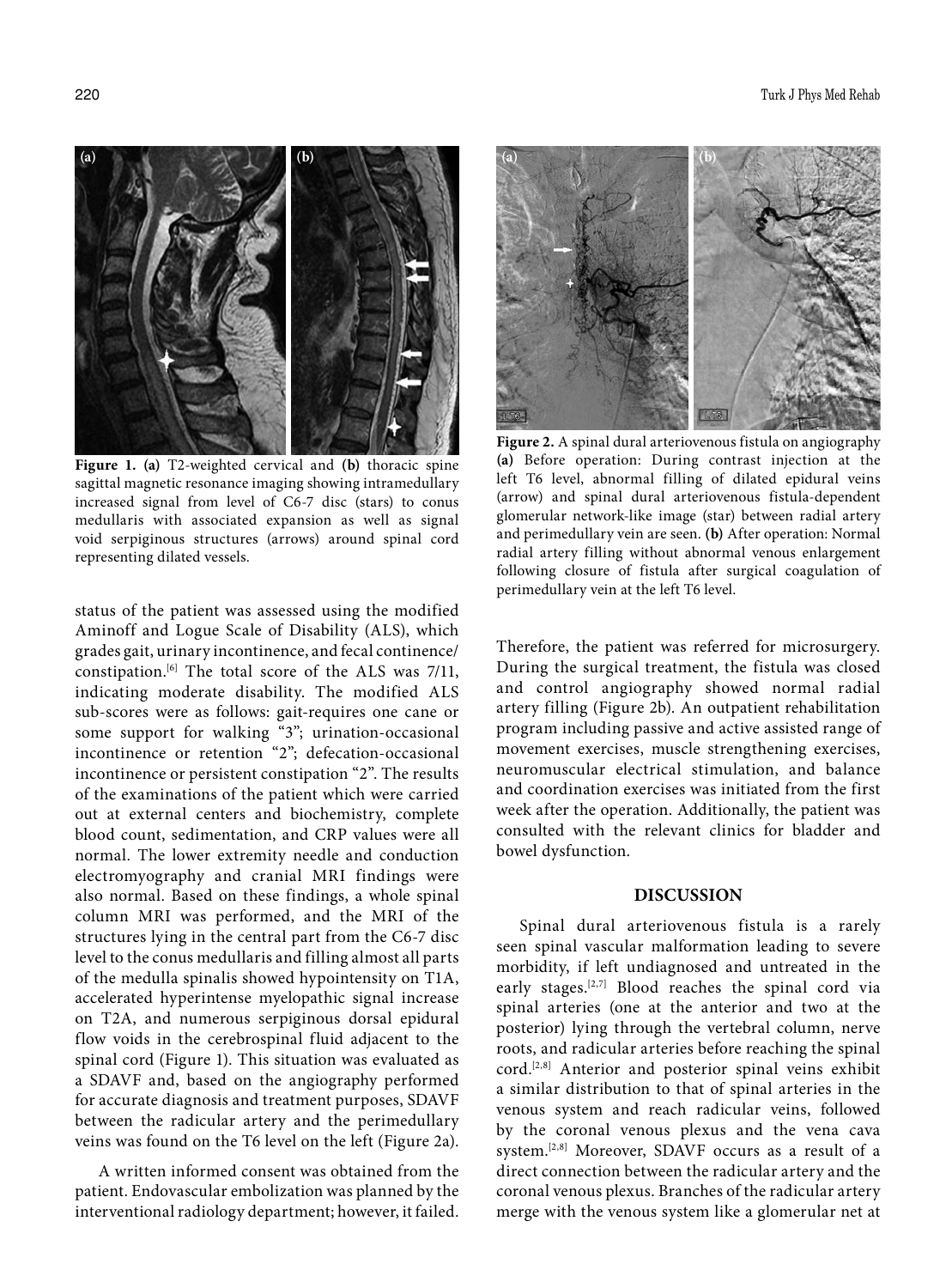the fistula located in the dural envelope of the nerve root.[3] As a result of the arterialization of the venous system by this way, venous hypertension, venous occlusion, ischemia, and edema develop, leading to progressive myelopathy.<sup>[3,4,7]</sup> In our case presenting with edema and venous congestion, there was a distinctive myelopathy reaching from the C6 level to the conus medullaris and spinal cord extension.

Although SDAVF has no clear structural and hemodynamic classification, a series of classifications has been made to reflect its complex vascular anatomy.[9] Currently, based on the most commonly used classification, spinal vascular malformations are divided into four main categories: Type I, dural arteriovenous fistula (DAVF); Type II, intramedullary glomus-type arteriovenous malformation (AVM); Type III, child or combined AVM, and Type IV, intradural perimedullary DAVF.[9,10] About 60 to 80% of SDAVFs are located in the thoracic region, and most of these are unilaterally detected at the level of  $T7-12$ .<sup>[11,12]</sup> This lesion is less frequently seen in the lumbar region and rarely seen at the cervical level.<sup>[7,12]</sup> Bilateral or multiple SDAVF phenomena are extremely rare.[11,12] In our case, it was a unilateral, type I SDAVF at the left T6 level.

The majority of SDAVF patients are males over the age of 50.[7,11] The initial manifestations of this pathology are non-specific clinical symptoms, and median time to diagnosis ranges from 12 to 44 months.[13] When myelopathy progresses, patients may present with complaints such as weakness in their lower extremity, gait disorder, sensory loss, and intestinal and urinary bladder dysfunction (incontinence or retention).[2,3,7,12] The differential diagnosis of SDAVF includes polyneuropathies, demyelinating diseases, spinal neoplasms, and other spinal pathologies.[14] Although gait disorder and bladder and bowel dysfunction symptoms were distinctive in our 55-year-old patient, the definitive diagnosis was unable to be made at external centers previously, and time from the onset of complaints to the diagnosis was six months. The reason for this delay may be the rareness of SDAVF and, the disease is frequently overlooked for this reason.

Although SDAVF can be detected by spinal MRI, which is the first step of examination for investigating progressive myelopathy, the gold standard for diagnosis is spinal angiography.<sup>[4,5]</sup> The distinctive characteristics of SDAVF on MRI are as follows: based on progressive myelopathy, multiple observations of hyperintensity on the T2 sections lying through the

vertebra segment to the conus medullaris, hypo-intense signals on the T1 sections, spinal cord extension based on edema, multiple intradural flow voids based on dilate intradural venous extensions and irregular cord surface images.[2,3,10] Similar MRI findings were seen in our case. In addition, as in our case, the localization and level of the fistula and detailed characterization of the veins joining the fistula may be detected by spinal

angiography.[11]

Although treatment is individually planned for each SDAVF patient, two effective treatment methods are microsurgery occlusion and endovascular embolization.[1,2,10] The main goal of the treatment is to prevent abnormal blood flow by suspending the fistula itself or drainage vein from the proximal. Therefore, endovascular embolization is the first preferred method, as it is less invasive, allows starting rehabilitation earlier, and does not completely eliminate the option of having surgery.[2] Although the success rates of endovascular and surgical treatments are similar, Hessler et al.<sup>[11]</sup> reported that endovascular embolization was less successful compared to surgical treatment in 156 SDAVF patients for the previous 30 years. However, as a result of the recent developments in endovascular techniques, the success rate of embolization has reached about 77%.[12,15]

The prognostic factors of SDAVF vary in the literature. Young age, mild clinical course, and early diagnosis and treatment can be deemed as favorable prognostic factors.[2,16-18] Contradictory results have been reported for the relationships between sex, fistula level, and short symptom time and prognosis.<sup>[12,18]</sup>

After the interventional treatment of SDAVF, early rehabilitation may positively contribute to the prognosis.[16] According to the clinical condition of the patient, passive and active assisted range of movement exercises, muscle strengthening exercises (isometric or isotonic), progressive resistance exercises, neuromuscular electrical stimulation, balance and coordination exercises, lower limb robotic rehabilitation, and progressive ambulation training can be added to the rehabilitation program.[16]

In a retrospective study, Ofran et al.<sup>[18]</sup> analyzed the rehabilitation results of eight SDAVF patients and reported that five patients were dependent on wheelchairs, despite a mean duration of two months of rehabilitation with a three-hour multidisciplinary approach including physiotherapy, occupational therapy, rehabilitation nursing, social workers, and psychological support. The importance of early diagnosis and early intervention rehabilitation